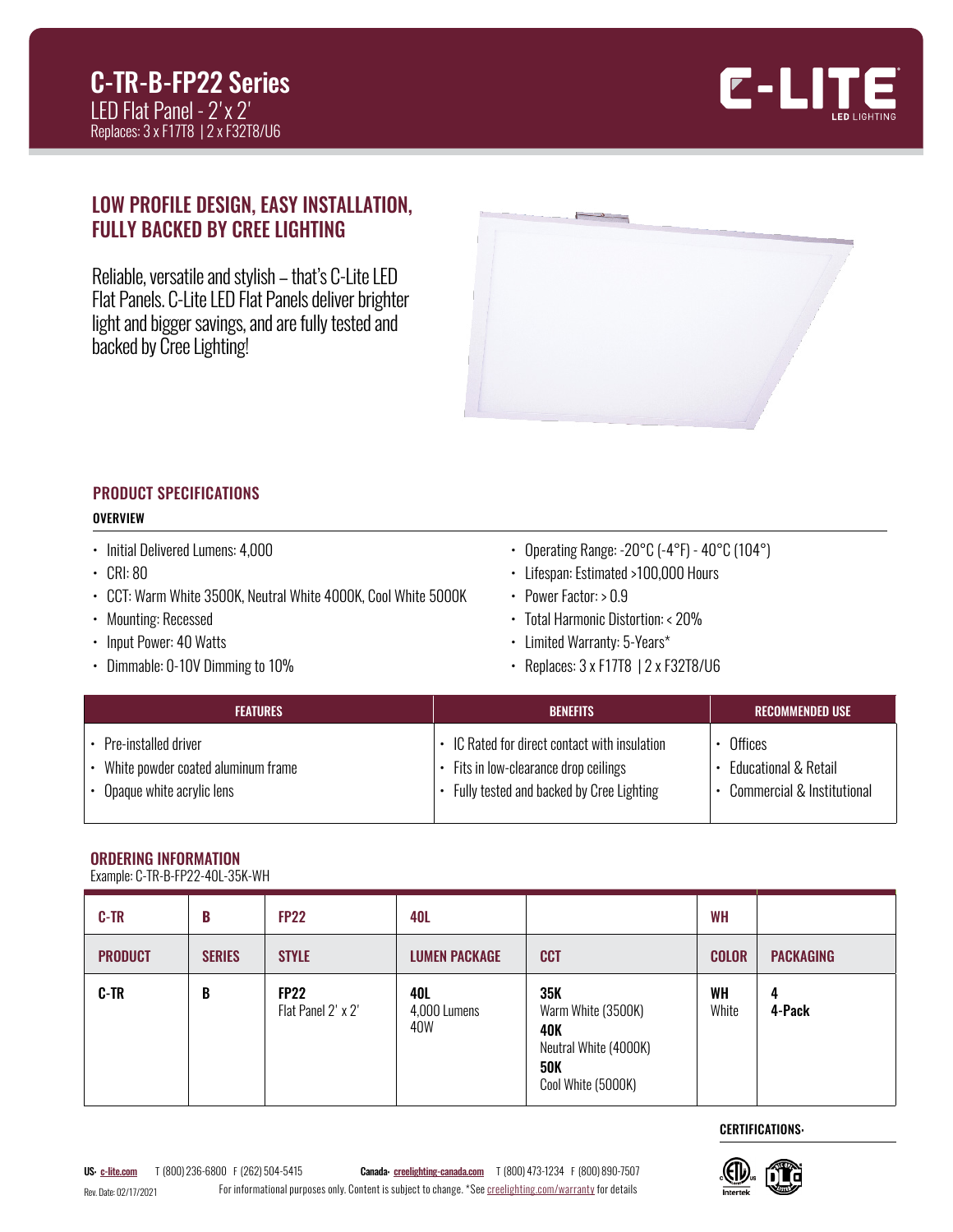# C-TR-B-FP22 Series



## SERIES OVERVIEW

| <b>DIMENSIONS</b>                                                                                                               | <b>PRODUCT WEIGHT</b> | <b>MOUNTING HEIGHT</b> | <b>SPACING</b>                  |
|---------------------------------------------------------------------------------------------------------------------------------|-----------------------|------------------------|---------------------------------|
| 23.63" (600mm) L x 23.63" (600mm) W x 0.5" (13mm) H (Panel)<br>23.63" (600mm) L x 23.63" (600mm)' W x 1.75" (44mm) H (w/Driver) | 7.6 lbs.              | 8 to 12 feet           | $8' \times 8' - 10' \times 10'$ |

#### FIXTURE SPECIFICATIONS

| <b>HOUSING</b>       | Durable aluminum construction<br>White polyester powder-coat<br>Sealed, maintenance-free fixture design                                                      |
|----------------------|--------------------------------------------------------------------------------------------------------------------------------------------------------------|
| <b>LENS ASSEMBLY</b> | Precision engineered acrylic lens and polymethyl methacrylate (PMMA) diffuser prevents hot spots, shadows and glare, while providing<br>uniform illumination |
| <b>MOUNTING</b>      | Recessed<br>Installs into conventional grid ceiling<br>Pre-installed driver<br>Requires minimum 90°C supply conductors                                       |

### ELECTRICAL PERFORMANCE

| <b>OPERATING RANGE</b>                                                 | <b>LIFESPAN</b><br>$L_{70}$ AT 25°C (77°F) | <b>POWER FACTOR</b> | <b>TOTAL HARMONIC</b><br><b>DISTORTION</b> | <b>DIMMABLE</b>      |
|------------------------------------------------------------------------|--------------------------------------------|---------------------|--------------------------------------------|----------------------|
| $-20^{\circ}$ C (-4 $^{\circ}$ F) - 40 $^{\circ}$ C (104 $^{\circ}$ F) | Estimated<br>>100,000 Hours                | $\rightarrow 0.9$   | $\cdot$ 20%                                | 0-10V Dimming to 10% |
| <b>INPUT VOLTAGE</b>                                                   | <b>120V</b>                                | <b>208V</b>         | <b>240V</b>                                | <b>277V</b>          |
| <b>CURRENT DRAW (Amps)</b>                                             | 0.33A                                      | 0.19A               | 0.17A                                      | 0.14A                |

### WARRANTY & CERTIFICATIONS

| <b>WARRANTY</b> | <b>ETL LISTED</b>                       | DLC                                                                                              |
|-----------------|-----------------------------------------|--------------------------------------------------------------------------------------------------|
| 5-Year Limited* | Damp Locations.<br>For indoor use only. | <b>DLC</b> Qualified<br>Please refer to<br>www.designlights.org/QPL for most current information |

CA RESIDENTS WARNING Cancer and Reproductive Harm [www.p65warnings.ca.gov](http://www.p65warnings.ca.gov)